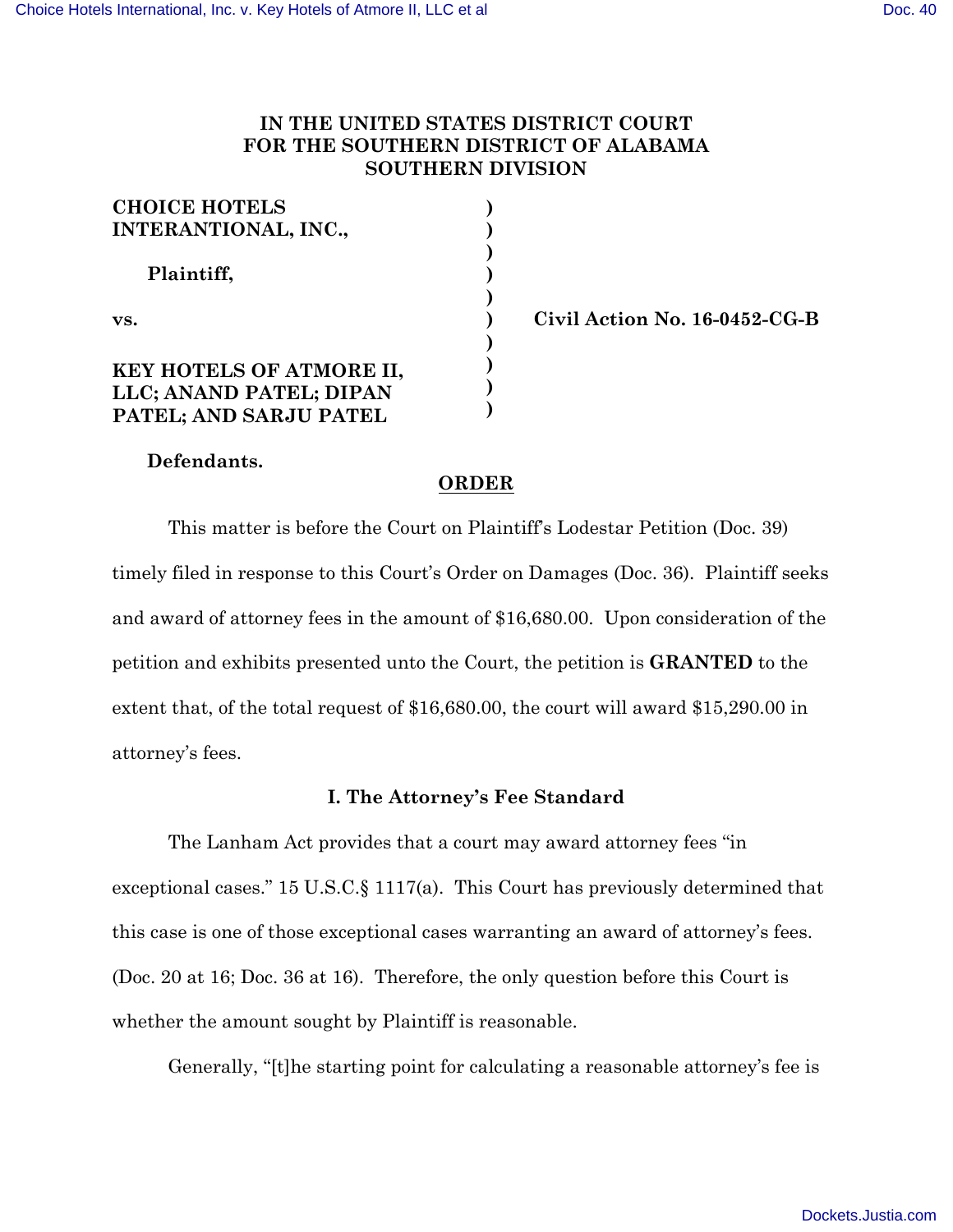"the number of hours reasonably expended on the litigation multiplied by a reasonable hourly rate" for the attorney's services. *Norman v. Housing Authority of the City of Montgomery*, 836 F.2d 1292, 1299 (11th Cir. 1988); *See Hensley v. Eckerhart,* 461 U.S. 424, 433 (1983). To make this determination, the district court should consider the relevant factors among the twelve factors identified in *Johnson v. Georgia Highway Express, Inc.1 Bivins v. Wrap It Up, Inc.*, 548 F.3d 1348, 1350 (11th Cir. 2008) (citing *Johnson*, 488 F.2d 714, 717–719 (5th Cir. 1974)). The product of these two numbers is referred to as the "lodestar" and there is a strong presumption that the lodestar represents a reasonable fee. *Perdue v. Kenny A. ex rel. Winn,* 559 U.S. 542, 552 (2010).

After calculating the lodestar, "[t]he court may then adjust the lodestar to reach a more appropriate attorney's fee, based on a variety of factors, including the degree of the plaintiff's success in the suit." *Assoc. of Disabled Americans v. Neptune Designs, Inc.*, 469 F.3d 1357, 1359 n.1 (11th Cir. 2006). "When the number of compensable hours and the hourly rate are reasonable, a downward adjustment to the lodestar is merited only if the prevailing party was partially successful in its efforts." *Bivins*, 548 F.3d at 1350–51; *Cf. Mock v. Bell Helicopter Textron, Inc.*, 456

 <sup>1</sup> The Fifth Circuit instructed the district court to consider, on remand, the following factors: (1) the time and labor required; (2) the novelty and difficulty of the questions; (3) the skill requisite to perform the legal service properly; (4) the preclusion of other employment caused by accepting the case; (5) the customary fee; (6) whether the fee is fixed or contingent; (7) time limitations imposed by the client or circumstances; (8) the amount involved and the results obtained; (9) the attorney's experience, reputation, and ability; (10) the "undesirability of the action; (11) the nature and length of the relationship between the attorney and client; and (12) awards in similar cases. 488 F.2d 714, 717–19.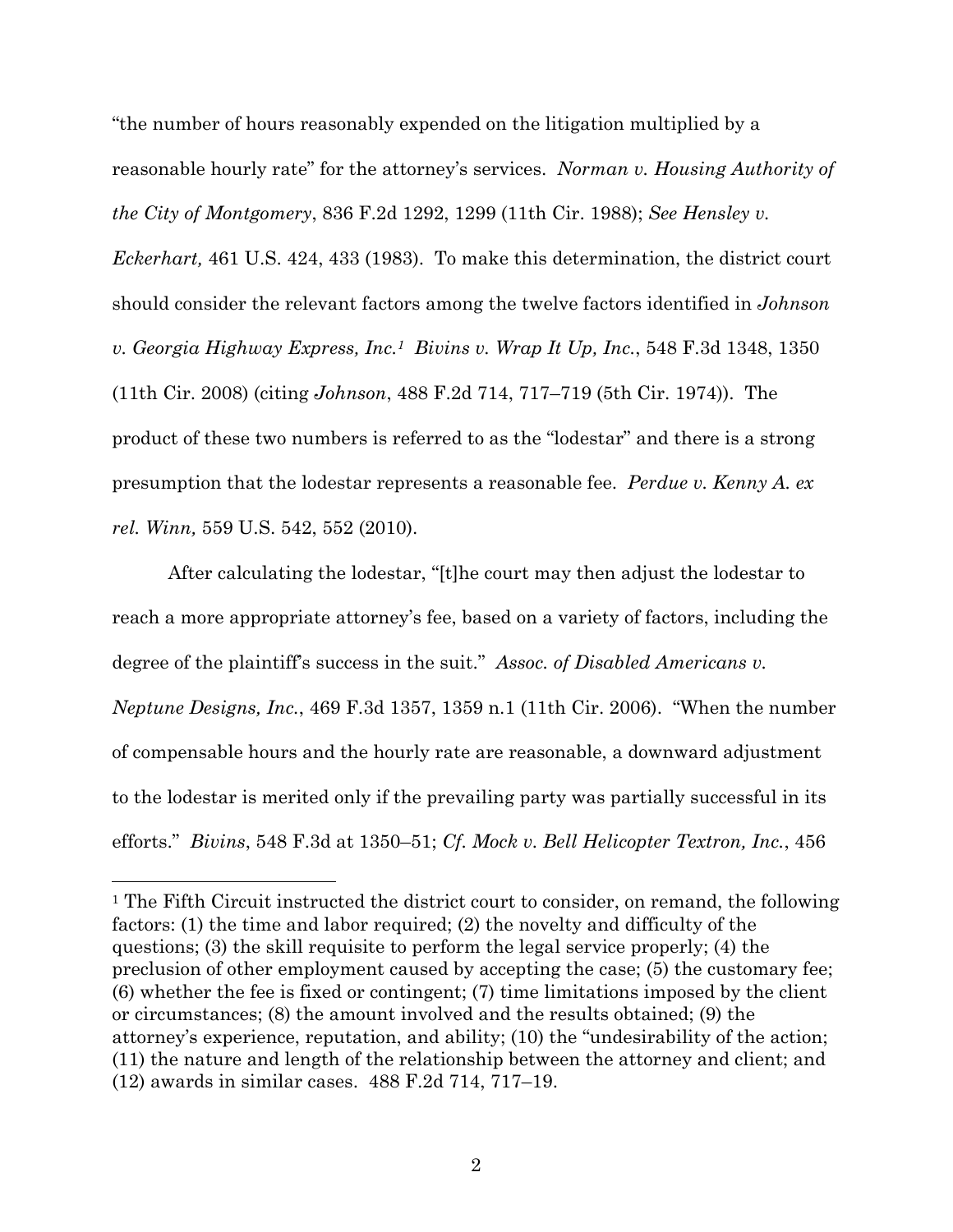F. App'x 799, 802 (11th Cir. 2012) (affirming a 25% reduction for lack of success in an ADEA action). The presumption that the lodestar is reasonable "may be overcome" and the lodestar enhanced "in those rare circumstances in which the lodestar does not adequately take into account a factor that may properly be considered in determining a reasonable fee." *Perdue*, 559 U.S. at 554 (citations omitted). The fee applicant "must produce specific evidence" that the "enhancement was necessary to provide fair and reasonable compensation." *Perdue*, 559 U.S. at 553 (citations omitted).

Although the "*Johnson* factors are to be considered in determining the lodestar figure; they should not be reconsidered in making either an upward or downward adjustment to the lodestar — doing so amounts to double-counting." *Bivins*, 548 F.3d at 1349 (citing *Burlington v. Dague*, 505 U.S. 557, 562–563 (1992); *Perdue*, 559 U.S. at 553 ("an enhancement may not be awarded based on a factor that is subsumed in the lodestar calculation."); *Barnes v. Zaccari,* 592 F. App'x 859, 871 (11th Cir. 2015) (citing *Bivins*, 548 F.3d at 1349).

### A. Reasonable hourly rate

The reasonable hourly rate is generally "the prevailing market rate in the legal community for similar services by lawyers of reasonably comparable skills, experience, and reputation." *Blum v. Stenson*, 465 U.S. 886, 895–896 n. 11, 104 S.Ct. 1541 (1984); *Norman v. Housing Authority of the City of Montgomery*, 836 F.2d 1292, 1299 (11th Cir. 1988). The "relevant market" is the "place where the case is filed." *American Civil Liberties Union of Ga. v. Barnes,* 168 F.3d 423, 437 (11th Cir.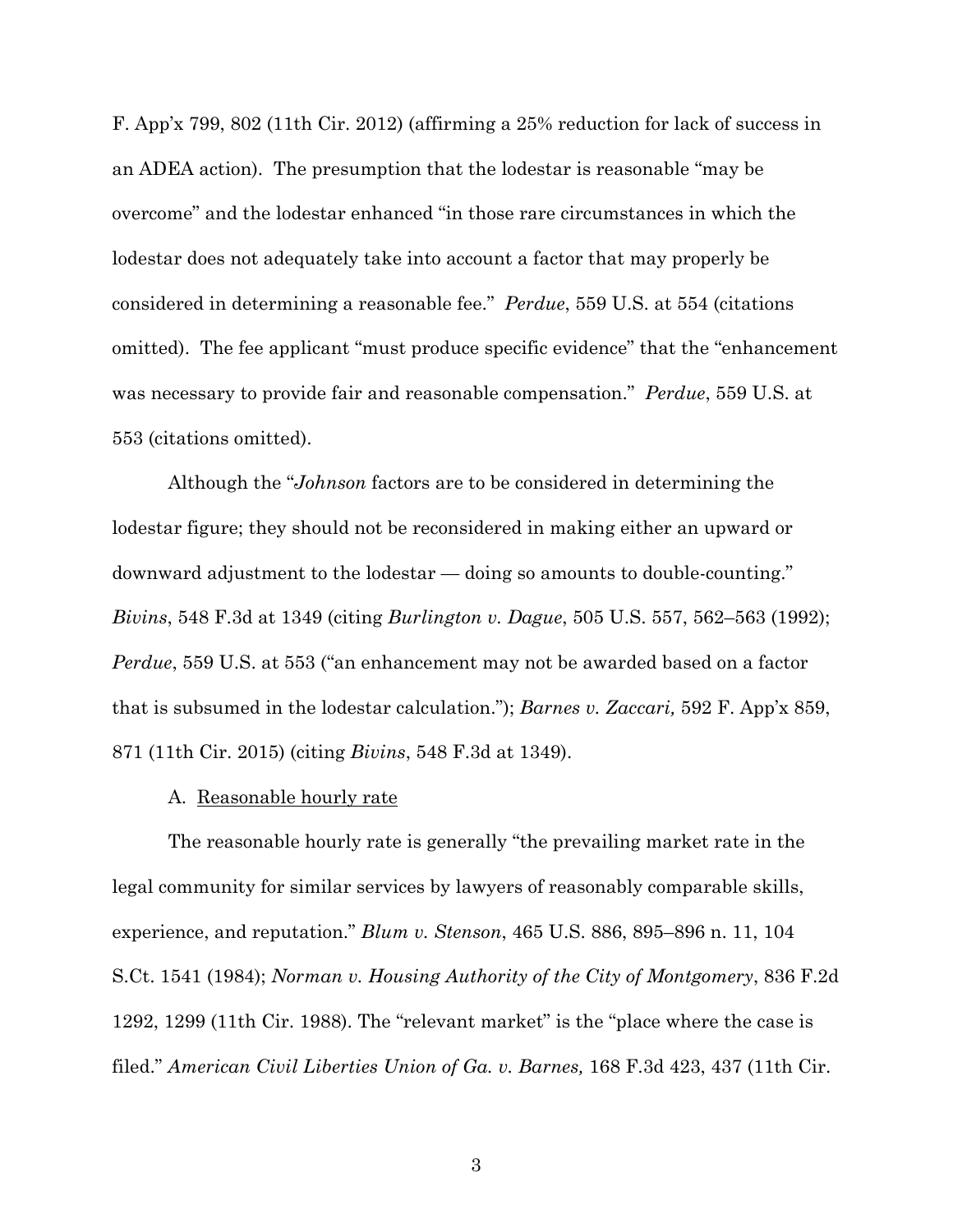1999) (citation and internal quotation marks omitted). The fee applicant "bears the burden of producing satisfactory evidence that the requested rate is in line with prevailing market rates." *Norman*, 836 F.2d at 1299. In determining a reasonable hourly rate, *Johnson* factors three and nine—"the skill requisite to perform the legal service properly" and "the attorney's experience, reputation and ability"—may be considered. Further, although the Court does not give controlling weight to prior awards, those awards are relevant and instructive in determining whether the "requested rate is in line with prevailing market rates" in this judicial district for attorneys of reasonably comparable skill, experience, and reputation to that of Ladenheim seeking an award of fees. *Norman*, 836 F.2d at 1299. Also, the Court is familiar with the prevailing rates in this district and may rely upon its own "knowledge and experience" to form an "independent judgment" as to a reasonable hourly rate. *Loranger v. Stierheim*, 10 F. 3d 776, 781 (11th Cir. 1994) (citing *Norman*, 836 F. 2d at 1303).

Plaintiff seeks attorney's fees for the efforts of its counsel, Matthew Ladenheim of Trego, Hines & Ladenheim, PLLC ("THL"), for the time he spent litigating this action from July 2016 to August 2017. (Doc. 39 at 3).2 Plaintiff's counsel seeks an hourly rate of \$300.00. In support of his request, Matthew Ladenheim, submitted the following four (4) exhibits: (1) Declaration of Matthew

 <sup>2</sup> Plaintiff "does not seek recovery for paralegal time or for time for lawyer time for attorneys who only participated in the case tangentially or in minor ways such as editing, proof reading, internal office conferences, and the like. Nor does Choice Hotels seek recovery for what would otherwise be reimbursable travel expenses such as airfare, car rental and lodging." (Doc. 39 at 4).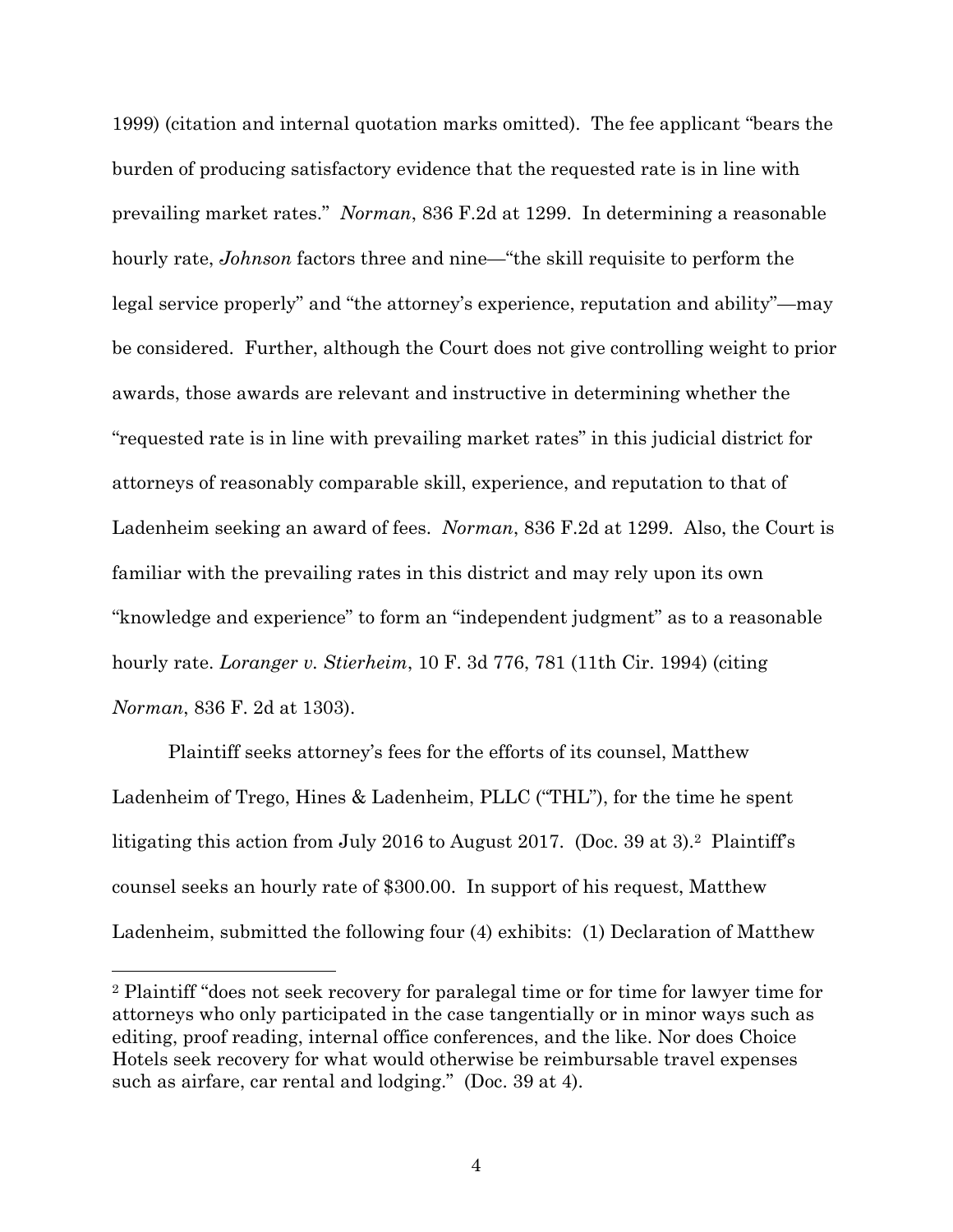Ladenheim (Doc. 39-1), (2) *Curriculum Vitae* of Matthew Ladenheim (Doc. 39-2), (3) AIPLA Report of Economic Survey of 2013 (Doc. 39-3), and (4) a Memorandum Opinion from the Northern District of Alabama, Northeastern Division from 2010 (Doc. 39-4) finding counsel's hourly rate reasonable3.

As to skill and experience, Ladenheim has seventeen (17) years total experience, sixteen (16) years experience with intellectual property litigation, and he has a current practice focused on trademark prosecution and general intellectual property litigation. (Doc. 39 at 4; Doc. 39-1). He is a Board Certified Specialist in Trademark Law and serves on the Trademark Specialization Committee of the North Carolina State Bar Board of Legal Specialization. (Doc. 39-1). His standard hourly rate is \$300, which he submits is lower than the average rate for intellectual property attorneys with 15-24 years experience (\$481/per hour) and lower than the average rate for intellectual property attorneys in the Southeast Regional market (\$402/per hour). (Doc. 39-3). Lastly, Ladenheim submits that his requested hourly rate in this litigation is reasonable based on a 2010 Order from the Northern District of Alabama, Northeastern Division, which found that, at that time – when he had seven years less experience – his hourly rate of \$250 was reasonable. (Doc. 39 at 8-9; Doc. 39-4). Ladenheim points out that Plaintiff has been represented by THL for eight (8) years and that Plaintiff was actually billed at an hourly rate of

 <sup>3</sup> Mr. Ladenheim's hourly rate in 2010 was \$250 per hour, not the requested \$300 per hour he now seeks. However, Mr. Ladenheim relies on the previous Order to show that with an additional seven (7) years experience, the hourly rate he seeks in this action is reasonable.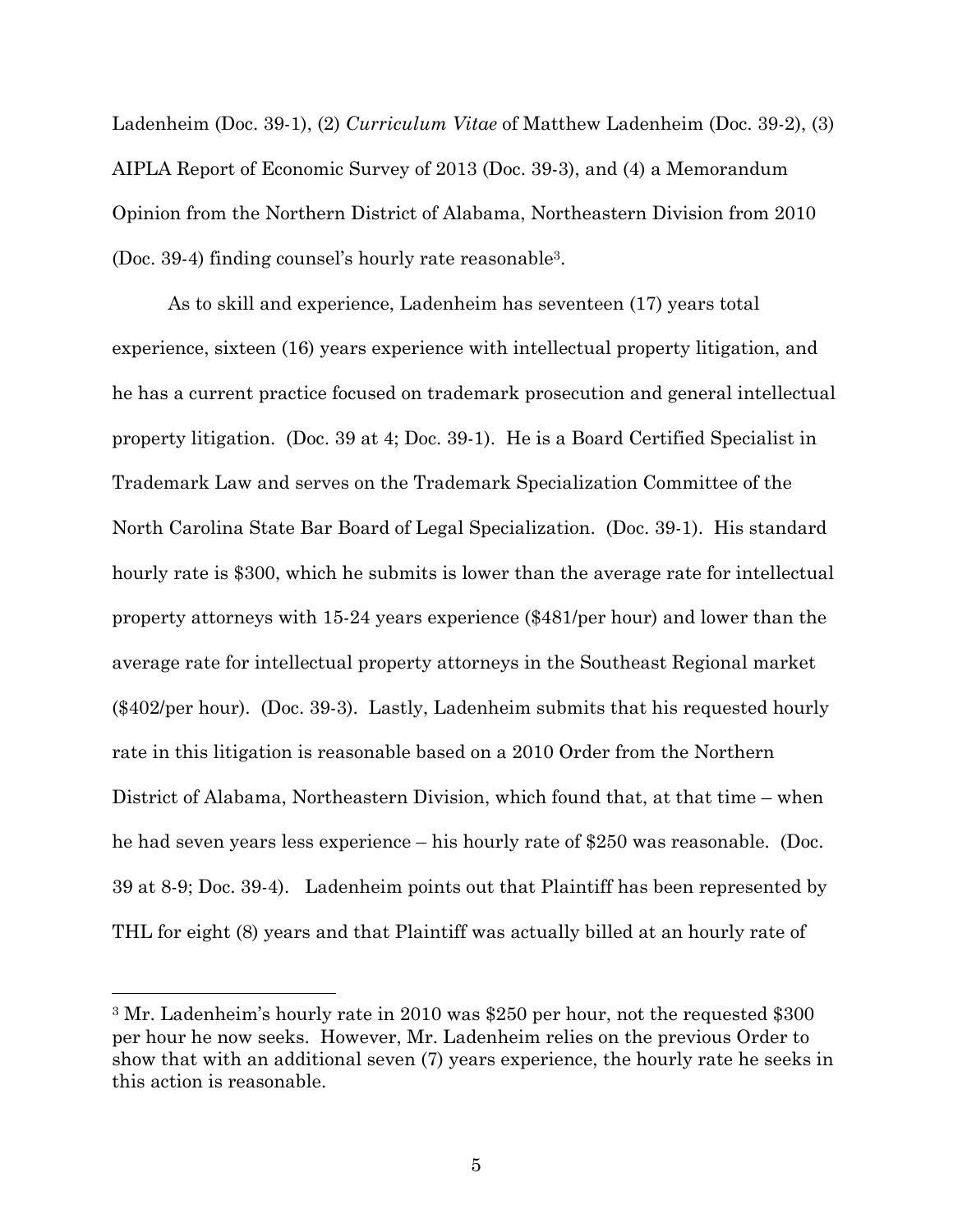\$300 for this action. (Doc. 39 at 6, 8). Defendants have not participated in the litigation of this action and have not filed any pleading disputing the amount requested by Plaintiff.

Plaintiff has not provided any documentation to this Court that the prevailing market rate in Mobile, Alabama is \$300 per hour for services similar to those rendered by Ladenheim. Further, a review of those rates that this Court has routinely found to be reasonable are less than the requested hourly rate of Ladenheim. *See Vision Bank v. Anderson*, 2011 WL 2142786, at \*3 (S.D. Ala. May 31, 2011) (\$250/hour rate was reasonable for a partner with 15 years experience); *Vision Bank v. FP Mgmt., LLC*, 2012 WL 222951, at \*3 (S.D. Ala. Jan. 25, 2012) (same); *Wells Fargo Bank, N.A. v. Williamson*, 2011 WL 382799, at \*4 (S.D. Ala. Feb. 3, 2011) (same); *Lifeline Pharmaceuticals, LLC v. Hemophilia Infusion Managers*, LLC, 2012 WL 2600181 at \*3 (S.D. Ala. July 5, 2012)("Recent awards [in this District] almost without exception have utilized hourly rates of \$220 to \$275 for partners."). Further, while Defendant's lack of participation in this action may have resulted in additional filings by Plaintiff, Plaintiff acknowledges that this action did not involve novel or overly complex points of law. (Doc. 28 at 5).

Therefore, upon consideration of the relevant *Johnson* factors and the submissions of counsel and based on this Court's own knowledge and experience, the Court finds that \$275 is a reasonable hourly rate for Ladenheim.

#### B. Hours reasonably expended

"Counsel for the prevailing party should make a good faith effort to exclude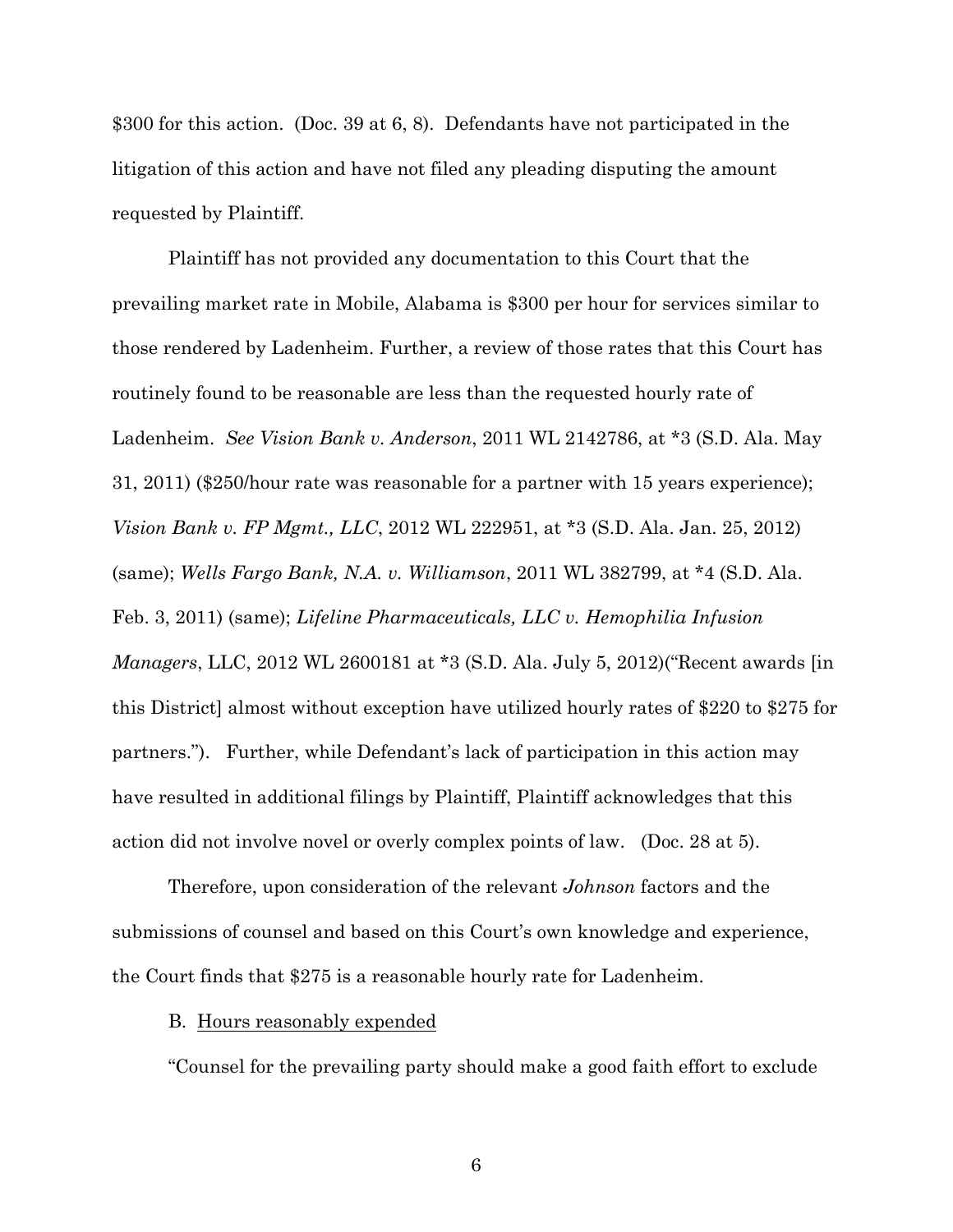from a fee request hours that are excessive, redundant or otherwise unnecessary, just as a lawyer in private practice ethically is obligated to exclude such hours from his fee submission." *Hensley*, 461 U.S. at 434. Therefore, a district court should not allow any hours which are "excessive, redundant, or otherwise unnecessary", such as hours "that would be unreasonable to bill to a client and therefore to one's adversary irrespective of the skill, reputation or experience of counsel." *Norman*, 836 F.2d at 1301 (emphasis omitted). "Redundant hours generally occur when more than one attorney represents a client", although "they may all be compensated if they are not unreasonably doing the same work and are being compensated for the distinct contribution of each lawyer." *Id.* at 1301–02.

Generally, "[w]hen a district court finds the number of hours claimed is unreasonably high, the court has two choices: it may conduct an hour-by-hour analysis or it may reduce the requested hours with an across-the-board-cut." *Bivins*, 548 F.3d at 1350 (citation omitted). If the district court employs an acrossthe-board cut, it must "provide a concise but clear explanation of its reasons for the reduction." *Loranger v. Stierheim*, 10 F.3d 776, 784 (11th Cir. 1994).

To determine the hours reasonably expended, the Court may consider the first and second *Johnson* factors: the time and labor required and the novelty and difficulty of the question. Ladenheim represents that he spent 55.6 hours on the litigation of this action over the course of more than a year which consists of time spent doing the following tasks: Research and investigation of claims; Draft, edit, and revision of the complaint; Filing of the complaint; Service of the complaint;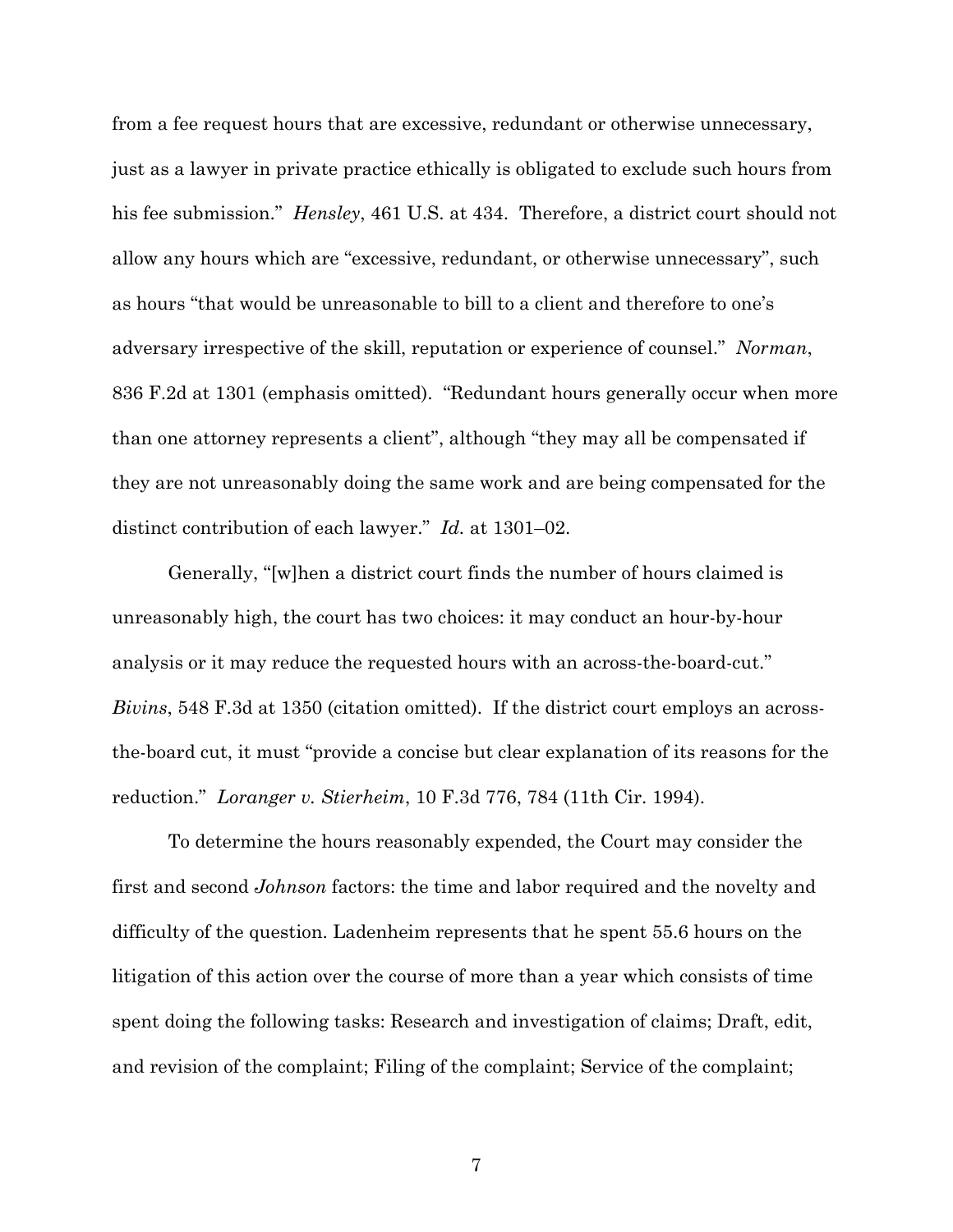Draft, edit, and revision of Motion or Preliminary Injunction and accompanying Memorandum; Preparation of the Motion for Entry of Default; Preparation of Motion for Default Judgment and accompanying Memorandum, Preparation of Notice of Non-Compliance, Preparation of Second Notice of Non-Compliance, Communications with the United States Marshal Service, Preparation of Contempt and Seizure Materials, Travel to Subject Property to with United States Marshal Service to execute Seizure Order; and Motion practice on damages. (Doc. 39 at 5). Ladenheim represents that the subject action was a standard trademark infringement action with no novel or difficult points of law. (Doc. 39 at 5). However, Plaintiff points out that Defendant's complete failure to participate in the subject litigation forced Plaintiff to participate in additional motion practice. (Doc. 39 at 7). Considering the relevant *Johnson* factors and the history of this action, including the number of filings filed by Plaintiff, the Court finds that the hours expended in this action by Ladenheim are reasonable.

#### C. Calculating the lodestar

The Court has determined that Plaintiff is entitled to an hourly rate of \$275 for the services performed by Ladenheim and that Ladenheim reasonably expended 55.6 hours in this action. Accordingly, the lodestar is \$15,290.00. The Court does not find it necessary to adjust the lodestar in this action.

#### **III. CONCLUSION**

Based upon consideration of the above analysis, the Court **GRANTS** Plaintiff's Lodestar Petition (Doc. 39) to the extent that, of the total request of